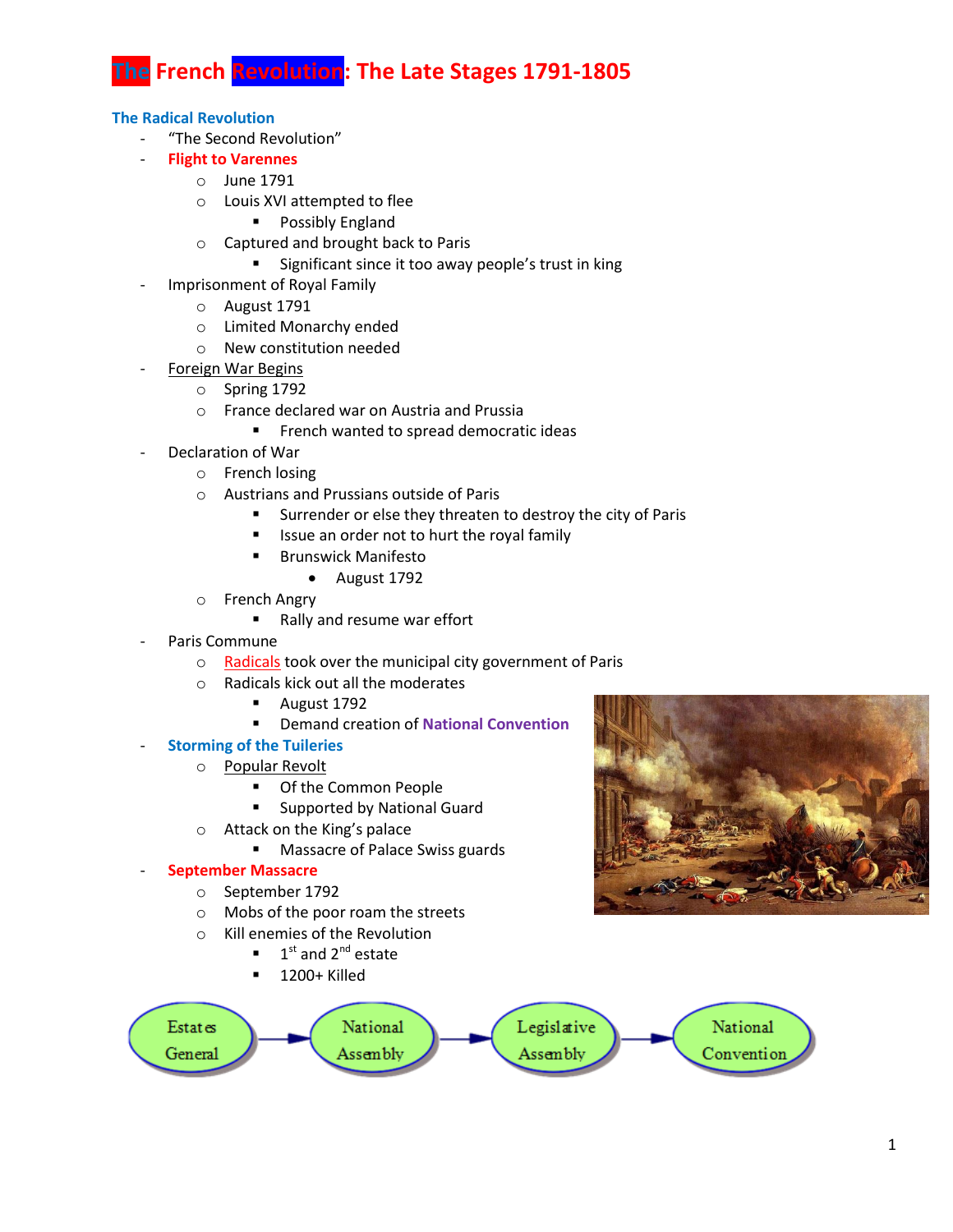## **ARAIDED CONVENTION**

- o Replaced the Legislative Assembly
- o Declares **Universal Male Suffrage**
	- **Every male Votes**
- o Purpose was to end rioting, discontent, food shortages, chaos
	- **Have trouble**
- o Controlled by the Jacobins
	- **•** Very Radical
- o **Execute the King**
	- **January 21, 1793**
- Foreign War Expands
	- o Battle of Valmy
		- **Turning Point of the war** 
			- September 1792
			- French Victory
	- o Expansion
		- **To Belgium and Netherlands** 
			- France annexes territories
		- Against Britain
			- "In the name of spreading equality"
	- o **First Coalition**
		- **Formed against the French** 
			- **•** Britain
			- Spain
			- Austria
			- **•** Prussia
- Committee of Public Safety
	- o 12 Member Dictatorship
		- **Emergency powers** 
			- "Temporary"
		- Goals
			- Win war
			- Protect the revolutionary movement
		- Lead by **Maximilian Robespierre**
			- **•** Bourgeoisie
			- Jacobin
			- **Republic of Virtue**
				- o Everyone equal
				- o Everyone in peace
				- o Ideal society
			- **Reign of Terror**
				- o To achieve Republic of Virtue
				- o Killed all who did not agree with him or Republic of Virtue
					- 40,000-60,000 killed
				- o Revolutionary tribunals
					- System of special courts
					- **very short trials** 
						- Often without any evidence
						- "2 minute trials"

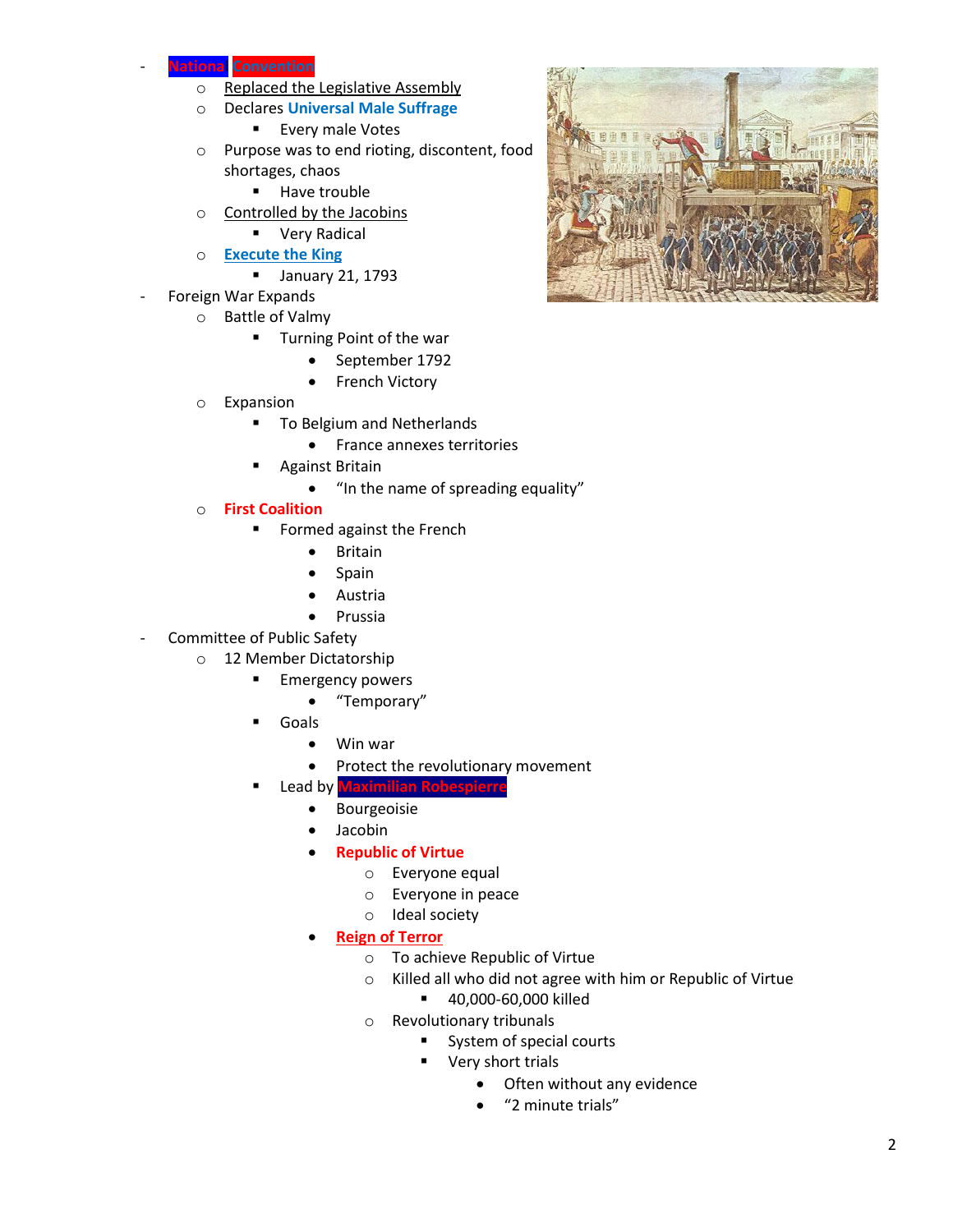- Law of Suspect
	- o To find and punish traitors
		- **Suspected anti-revolutionaries arrested and imprisoned** 
			- Without good evidence
- **Levee en Masse**
	- o To fight foreign war
	- o Conscription
		- **All men eligible**
- Law of Maximum
	- o To control inflation
		- Set wage and price controls
			- Easy to get around
- Revolutionary calendar
	- o To emphasize revolution
		- $Year 1 = 1792$
	- o Weeks were 10 days long
	- o Months based on season and climate
- **Worship of the Supreme Being**
	- o Similar to Deism
		- o Saw the church as too conservative
			- **Trying to weaken church**
		- o De-Christianization Campaign
			- To demand loyalty to the state
- New forms of Address
	- o Madame and Misseou
		- **EXEC** Citizeness and Citizen
	- o Used for everybody
- Subsistence Commission
	- o To feed the soldiers
	- o State could confiscate food, clothing, "war supplies"
- New Constitution
	- o Commission of Public Safety disbanded before
	- o Enforced radical ideas
- **Ventrose Laws**
	- o To weaken the nobility and help the peasants
		- **Confiscated property of anti-revolutionaries and gave it to the** poor
		-
- Abolished slavery
	- o In all colonies
		- **Already in France itself**
- Educational Reforms
	- o Set up military academies
	- o Planned for free public elementary education
		- **Never instituted**
- o Weaknesses
	- Never could enforce
	- Went too far
	- Overextended in foreign war
	- People hated "laws of maximum"
	- Frightened foreign governments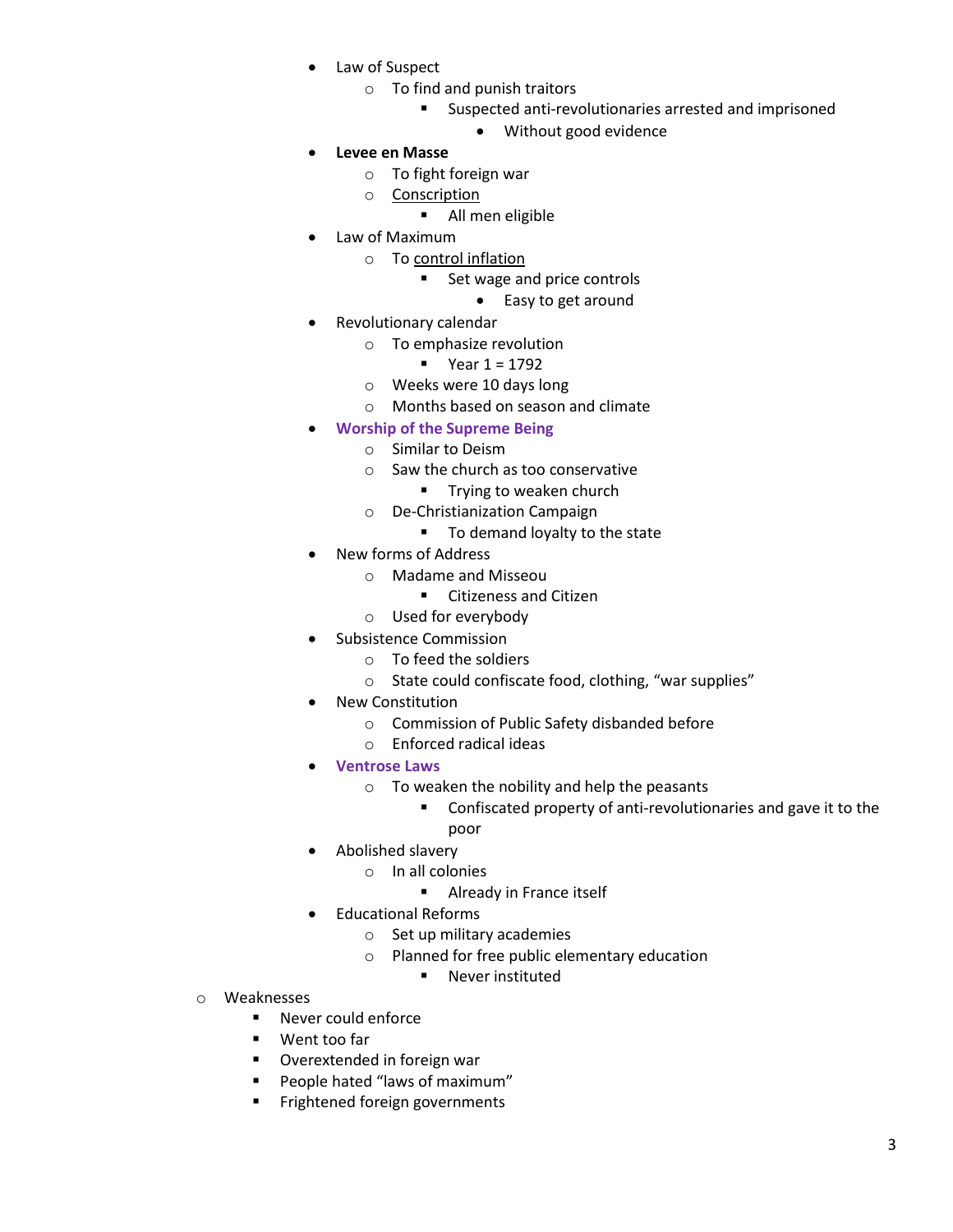- o Robespierre Killed
	- Blamed and executed
	- 10<sup>th</sup> Thermidor
		- July 27, 1794
	- End of the terror

The Conservative Reaction

- Thermodorian Reaction
	- o Reaction against terrors of Committee of Public Safety
	- o Robespierre executed
	- o Led by moderates and conservatives
		- **Closed Jacobin clubs**
		- Reopened Churches
		- Repealed
			- Law of suspects
			- Revolutionary tribunals
			- Universal male suffrage
	- o White Terror
		- Execution of radicals
	- o Wrote new constitution
		- **Constitution of Year III**

### - **The Directory**

- o New Government
	- Replaced National Convention
	- **Empowered by the Constitution of the Year III**
	- **EXECONTROL OVER France and Belgium** 
		- Created a republic
		- Universal Male Suffrage
	- 1795-1799
- o Moderates/Conservatives
	- **EXECONTROLLED EXECUTE:** Controlled by bourgeoisie
		- Represented their interests
		- Most interested in economics
			- o Free market
- o Voting
	- Universal Male Suffrage
		- All adult males vote for **electors**
		- **Electors** choose all governmental officials
- o Organization
	- **Two House Legislature** 
		- **Council of Elders/Ancients**
			- o Upper House
			- o Married men over 40
			- o Conservatives
		- **Council of 500**
			- o Lower House
			- o Men over 30
	- Executive Branch
		- Five Directors
			- o Middle Class men over 40
			- o Picked by elders

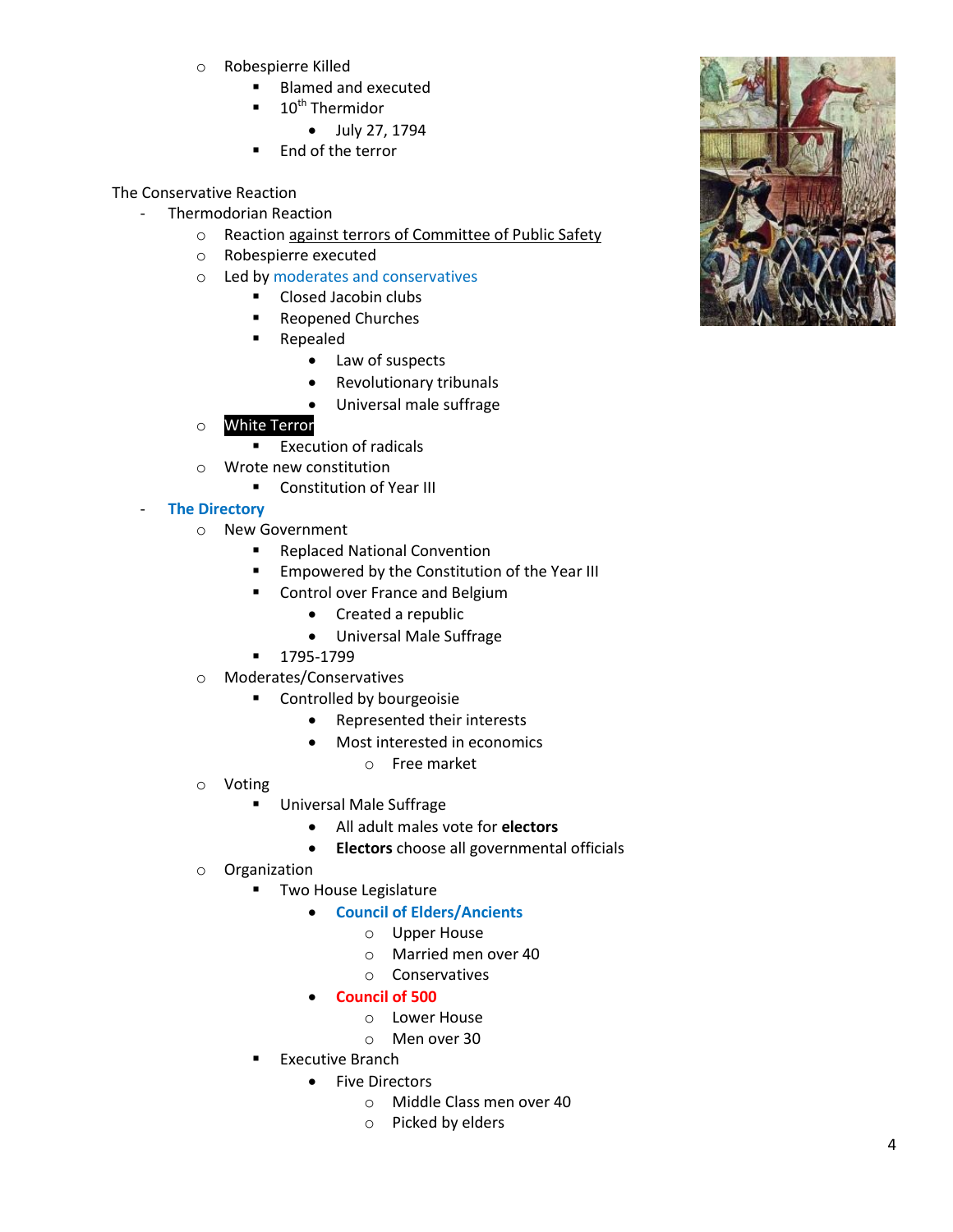- o Goals
	- **Restore stability** 
		- Reduce crime
		- End rioting
			- o Did not succeed
		- Repair finances
			- Abolished assignats
			- Cut expenditures
			- Reduce debt
	- Continue foreign war

# **Defeated First Coalition**

- o Second Coalition formed
- o Weaknesses
	- **•** VERY corrupt officials
	- **Lacked leadership** 
		- The directors were businessmen not politicians
	- Did not solve problems
	- **•** Dependent on military success
		- **Napoleon Bonaparte** 
			- o Put down revolts
		- Constantly at war
			- o Hardly won battles
	- Ongoing problems
		- Rioting
			- o Unable to stop it
		- Fixes elections and purges
		- Religious conflict
		- Inflation and debt
	- **Enemies** 
		- Right
			- o Monarchists
			- o Clichy Club (Royalists)
				- **Wanted to bring back Louis XVI brother**
		- Left
			- o Conspiracy of Equals
				- **Organized by Gracchus Babeuf**
				- To overthrow the Directory

# - **Coup d'Etat**

- o Sudden, bloodless overthrow of government
- o Planners
	- **-** Ducos (Director)
	- **Sieyes (Director, Activist)**
	- **Napoleon (General)**
- o Set up Consulate
	- **Three Consuls**
	- Napoleon is  $1<sup>st</sup>$  Consul
- **Consulate** 
	- o 1799-1805
	- o Napoleon leads
		- $\blacksquare$  1802 names 1<sup>st</sup> Consul for life